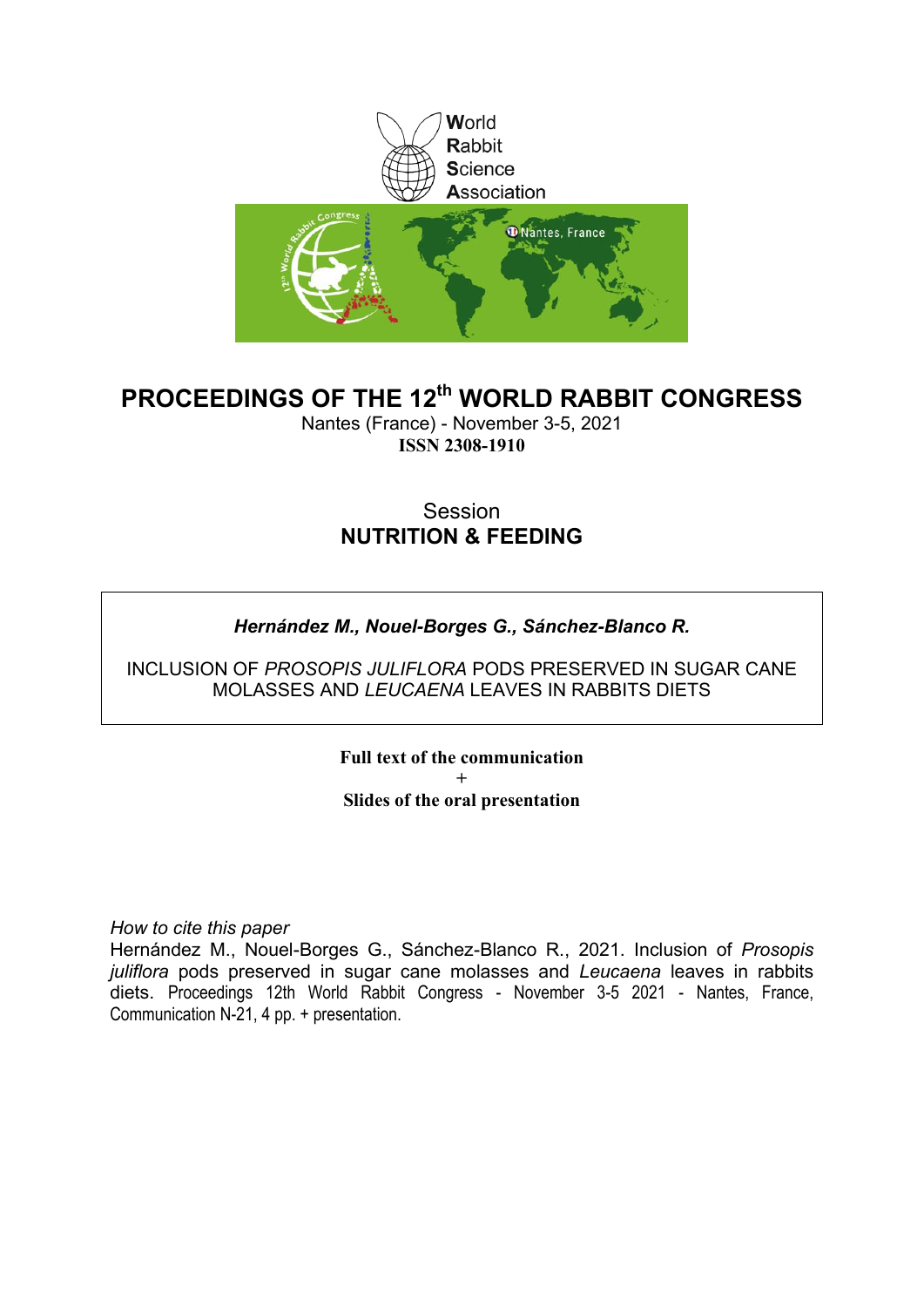### **INCLUSION OF** *PROSOPIS JULIFLORA* **PODS PRESERVED IN SUGAR CANE MOLASSES AND** *LEUCAENA* **LEAVES IN RABBITS DIETS**

#### **Hernández M.<sup>1</sup> , Nouel-Borges G.2\*, Sánchez-Blanco R.<sup>1</sup>**

<sup>1</sup>Unidad de Investigación en Producción Animal (UIPA), Decanato de Agronomía, Universidad Centroccidental Lisandro Alvarado, Tarabana, Estado Lara, Venezuela <sup>2</sup>Gerencia General, Biominbloq CA, Sarare, Estado Lara, Venezuela \*Corresponding author: genouelb@yahoo.es

#### **ABSTRACT**

The aim of this work was to study the inclusion of a mixture of *Prosopis juliflora* pods preserved in sugar cane molasses (PPM) and *Leucaena leucocephala* leaves flour (LFF) combined with a commercial rabbit feed (CRF) (representing 73.88 and 25% of the diet, respectively) on the feeding of rabbits during 63 days, from the weaning (48 d) to the slaughter (111 d). A total of 30 rabbits were assigned at random to five experimental treatments (three replicates per diet with two animals per replicate):  $T_1$ : 52.5% PPM, 21.4% LFF and 25% CRF;  $T_2$ : 43.1% PPM, 30.7% LFF and 25% CRF;  $T_3$ : 33.7% PPM, 40.1% LFF and 25% CRF; T<sub>4</sub>: 24.4% PPM, 49.5% LFF and 25% CRF; T<sub>5</sub>: 100% CRF. The variables measured during the study were feed intake (dry matter, organic matter, ash, crude protein, ADF and NDF), initial and final body weight, live weight gain, carcass weight, feed conversion, and feed cost per kg of live weight gain. Significant differences were found on all analysed variables ( $P<0.005$ ). The best treatments ( $P=0.015$ ) on cost of rations (opportunity cost of foods) were  $T_5$  and  $T_1$  (2.0 and 2.44 USD/kg of live weight gain) and the worst was  $T_4$  (4.69 USD/kg of live weight gain), with intermediate values obtained for  $T_2$  and  $T_3$  (2.92 and 2.49 USD/kg of live weight gain, respectively).

**Key Words:** Concentrate substitution, Leucaena, *Prosopis juliflora* pods, Rabbits

#### **INTRODUCTION**

It is widely known that the main cost of the rabbit production corresponds to the feeding and every day there are fewer grain crop surpluses of cereals and legumes available to produce feed for livestock (Lebas *et al.,* 1997). So, it is crucial to find alternatives to depend, as little as possible, on these sources and thus, make sustainable rabbit meat production. The pods of *Prosopis sp*. can be a source of energy and protein, as has already been observed with the *Prosopis chiliensis,* which has been safely included in rations for rabbits up to 29% of inclusion (Lebas *et al.,* 1997). The objective of this study was to evaluate the growth of rabbits from weaning to slaughter, using diets which includes Cují pod (*Prosopis juliflora*) leaves preserved in molasses and Leucaena (*Leucaena leucacephala*) and its effect on feed intake and productive traits.

#### **MATERIALS AND METHODS**

#### **Animals and experimental design**

The study was conducted as a completely randomized design, consisting in five diets (Table 1) and three replicates per treatment with two crossbred weaned rabbits/replicate (45-50 days old), with an average weight of 1187.6  $\pm$  29.9 g. Growth traits were recorded during 63 days. The animals were housed in cages of 16-gauge galvanized steel, with dimensions of 48 x 35 cm long x 56 cm deep, forming three batteries of six cages each. Two rabbits were placed per cage, which remained equipped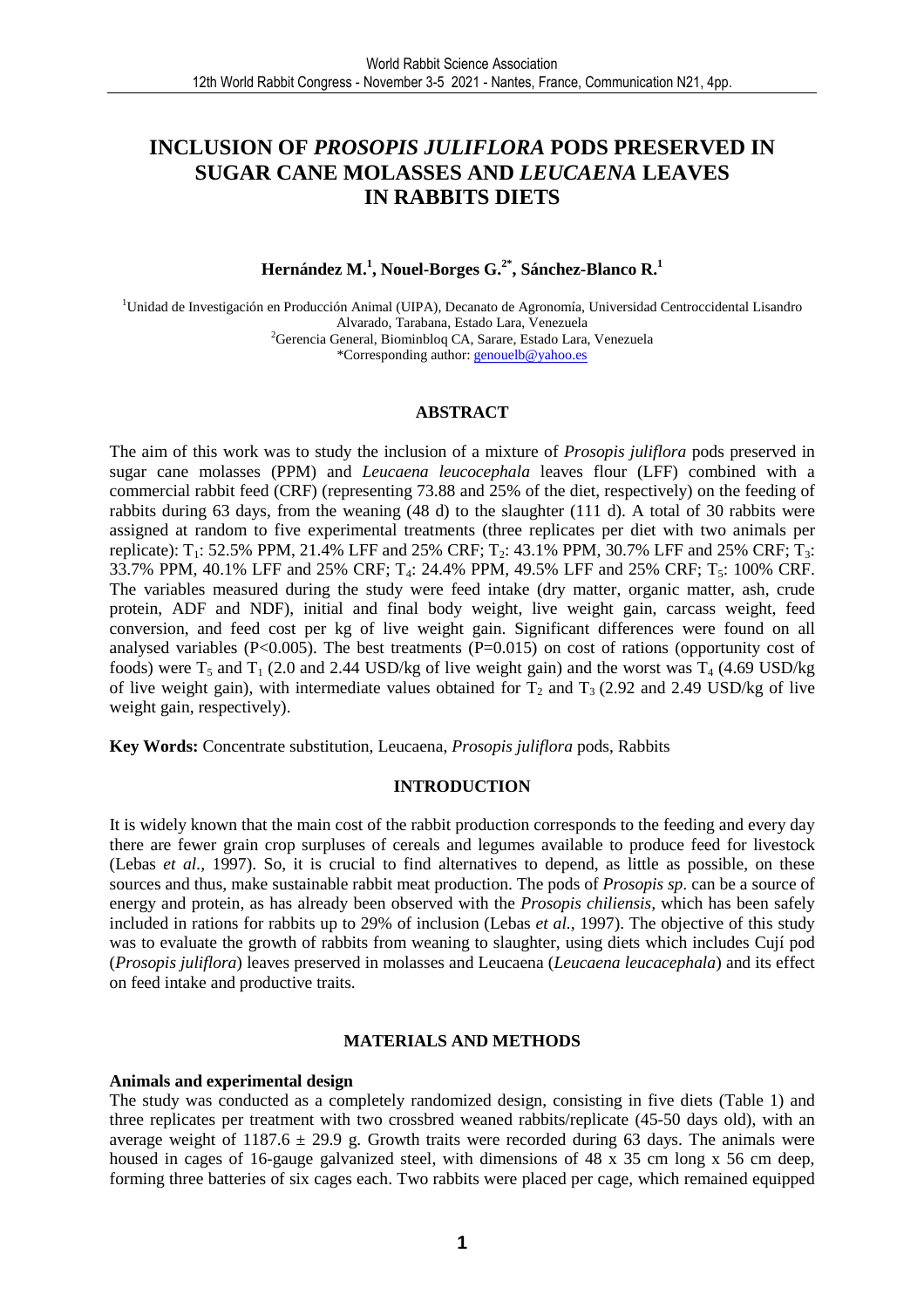with hopper type feeders of galvanized steel, with a capacity of 1.5 kg of feed and with dropper type drinker. The different diets were offered daily at 08:00 h, after removing the rejects.

Cují harvest (*Prosopis juliflora*) was performed at the Experimental Station San Francisco semiarid, the Dean of Agriculture at UCLA. Pods were collected from wild plants, using fruits that reached the maturity field located in the ground and trying to take the same material and as little as possible undesirable (sticks, stone, earth clods). The pods are dried in the sun for 48-72 hours, then they were ground with a sieve of 12 mm. Then, a mixture of 50% molasses and 50% ground pods (on DM basis) was done and transferred to plastic containers (70 litres capacity), and the mixture was compressed with a metal ram 25 cm of diameter and weighing about 6 kg, to remove air in the internal spaces (to facilitate silage), hermetically sealed with a plastic cap to prevent air entry. They were maintained closed at least for 14 days for further use, because it is only available from March to April and from September to October. Preserved pods in sugar cane molasses (PPM) showed the following composition: DM (dry matter 60 °C): 78.5%, pH: 3.96, ash: 7.24%, ADF (acid detergent fibre): 41.1%, NDF (neutral detergent fibre): 56.9%, OM (organic matter): 72.9% and CP (crude protein): 11.1%.

|                                         | $\mathbf{T}_1$ | $\mathbf{T}_2$ | $\mathbf{T}_3$ | $\mathbf{T}_4$ | $\mathbf{T}_5$ |
|-----------------------------------------|----------------|----------------|----------------|----------------|----------------|
| Ingredients, %                          |                |                |                |                |                |
| Prosopis juliflora                      | 52.5           | 43.3           | 33.7           | 24.4           | $\Omega$       |
| Leucaena leaf flour                     | 21.4           | 30.7           | 40.1           | 49.5           | 0              |
| Commercial Rabbit Feed <sup>1</sup>     | 25.0           | 25.0           | 25.0           | 25.0           | 100            |
| Mineral and vitamin premix <sup>2</sup> | 1.12           | 1.12           | 1.12           | 1.12           | 1.12           |
| Chemical Composition, %                 |                |                |                |                |                |
| Dry Matter                              | 93.9           | 94.3           | 94.5           | 95.3           | 89.4           |
| Organic Matter                          | 85.8           | 86.0           | 86.2           | 86.7           | 80.8           |
| Ash                                     | 8.07           | 8.34           | 8.30           | 8.58           | 8.57           |
| Crude Protein                           | 14.0           | 14.2           | 14.7           | 16.1           | 14.6           |
| Neutral Detergent Fibre                 | 40.3           | 45.6           | 42.4           | 47.2           | 77.8           |
| Acid Detergent Fibre                    | 18.7           | 19.5           | 19.0           | 21.3           | 19.7           |
| Cost USD/kg DM                          | 0.173          | 0.171          | 0.169          | 0.166          | 0.30           |

**Table 1:** Ingredients and chemical composition of treatments

<sup>1</sup>Ingredients CRF (%): corn, corn bran, soy cake, mineral, vitamins, vegetal oil, sorghum, rice, rice bran, alfalfa hay, cotton cake. <sup>2</sup>Premix provided per kg: Thiamine, 1000 mg; Riboflavin, 300 mg; Pyridoxine, 200 mg; Cyanocobalamin, 700 µg; Niacinamide, 4000 mg; Folic acid, 3.5 mg; Choline, 3000 mg; Fe, 10 mg; Mg, 500.

Leucaena (*Leucaena leucocephala)* were collected in the forage field of Agronomy Dean of UCLA, Tarabana, Lara. Then they were brought to a place where the roof was cool, and they were gradually shedding the leaves by themselves. Definitive drying material was performed in an oven at 60 °C for 24 h and then prepared the flour using a hammer mill with sieve 2 mm in diameter and packed in polyethylene bags sealed well and placed in a cool place protected from water and the sun to maintain its quality.

The feed was performed in a traditional way by using a manually corona mill, which allowed to obtain a food disintegrated shapeless form (flat corrugated varies) depending on the proportions of raw feed used.

A premix was firstly done with around 50% water, fodder, minerals and vitamins forming a paste. This was ground, mixed, dried (60ºC for 24 h) and stored in polyethylene bags.

The steps for the preparation of each treatment were: i) grinding the Cují pods preserved in cane molasses; ii) weigh each of the ingredients of the treatment (to make 10 kg); iii) weigh 4.5 kg of water for every 10 kg of dry matter; iv) vitamins and minerals are diluted or mixed in the water; v) to the dilution add the premix of pods and the rest of the ingredients, mixing them uniformly; vi) the resulting paste is stopped by a compression mill and the resulting granules were dehydrated in a forced air oven at 60 C for 24 h; vii) the dehydrated food was stored in polyethylene bags for later use.

Weight gain (WG) and feed conversion ratio (FCR) were evaluated by weighting weekly the animals on an electronic balance (capacity 6 kg  $\pm$  1g), during the weeks 1, 5 and 9. The feed intake was determined by the difference between the feed offered and rejected (rejection in the feeder was daily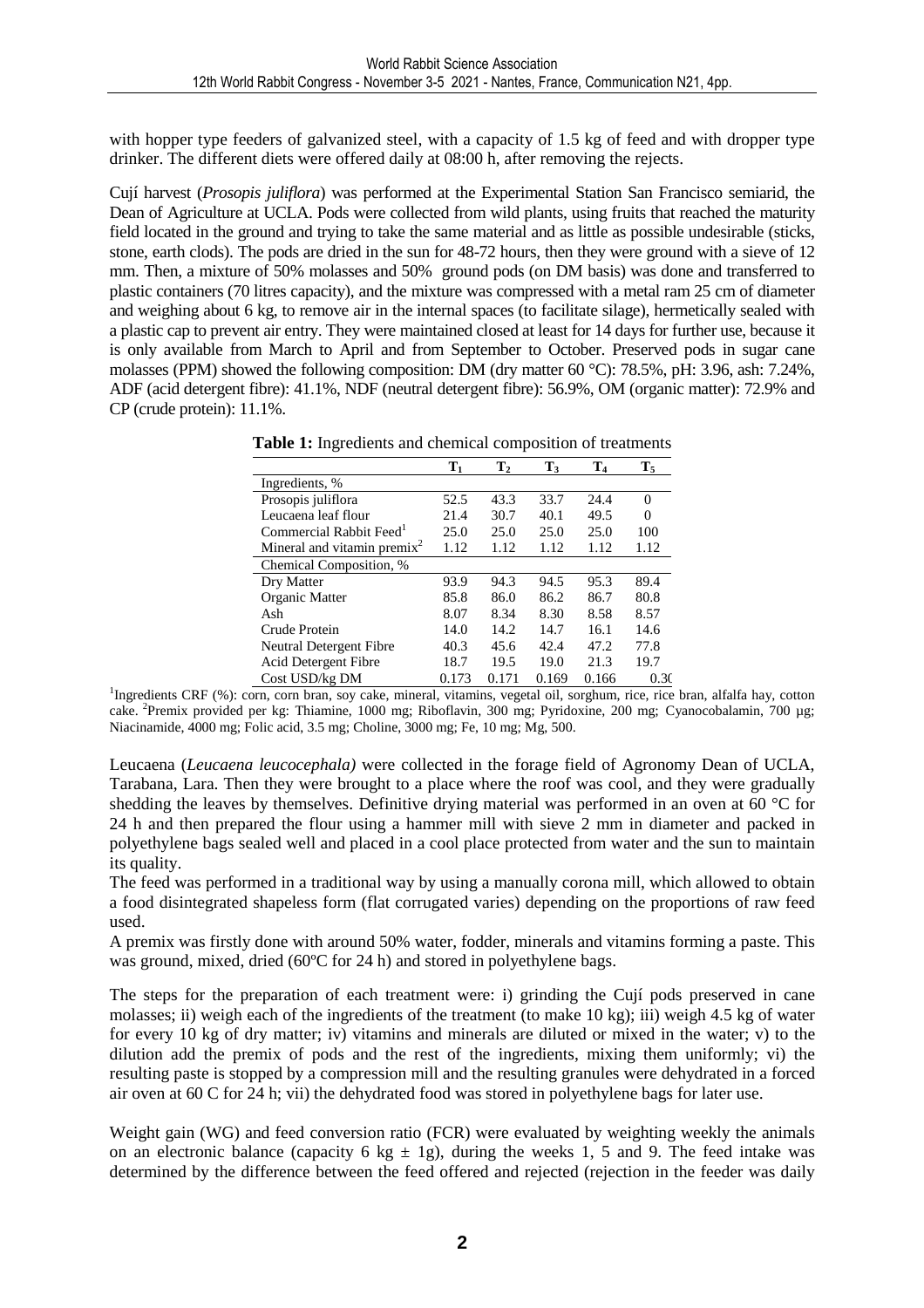weighed) during the same periods. Samples of feed offered and refused were collected weekly and stored in sealed plastic bags, being refrigerated to make the corresponding chemical analysis. Animals were slaughtered at 111 days of age. They were sacrificed for stunning and bleeding in the jugular, proceeding to the removal of the head, legs, tail, skin and complete evisceration, cleaning and weighing. Carcass weight and final live weight were recorded to calculate carcass yield (CY). The opportunity costs of the raw materials used in the feeding of rabbits allowed determine the cost of each ration intake depending on them. The unit prices of raw materials were bagged pods Cují: 6.5 kg to 0.625 USD/bag; molasses: 0.059 USD/kg; Leucaena leaf processed: 0,052 USD/kg (estimated collection and processing 175-180 kg DM/wages, sun dried processing) soluble and water soluble vitamins: 0.781 USD/litre of product; minerals: 0.2 USD/kg, and commercial rabbit feed (CRF): 0.306 USD/kg. The daily wage rate was estimated in 0.914 USD by 8 hours.

#### **Chemical Analyses**

Procedures of AOAC (1984) were used to determine DM (60 °C and 110 °C) and ash. Crude protein was analysed according to Bilbao *et al.* (1999), and ADF and NDF to Van Soest *et al.* (1991).

#### **Statistical Analysis**

An analysis of variance for each variable including the treatment as sole source of variation was performed, and when significant means were compared by using the Tukey test. Statistical processing of the data was done with the program Statistix 7.0 (2000).

#### **RESULTS AND DISCUSSION**

Although the number or replicates was low, dry matter intake was suitable in all cases (Table 2) because in rabbits of this age (4-11 weeks) DM intake expected is around 110-130 g/d (Lebas *et al.,* 1997). All treatments evaluated showed a high fibre content (>40% NDF; Table 1) which proved to be much higher than the optimal 33-35 % dietary NDF for rabbits (De Blas and Mateos, 2010), and resulted in a high NDF intake  $(> 46 \text{ g/animal/d}$ ; Table 2), although the range of ADF was within normal expected for such animals reported by the same authors (18-20l% ADF).

| Feed Intake, g/d        |                   |                | SEM <sup>1</sup>  |                  |             |      |                |
|-------------------------|-------------------|----------------|-------------------|------------------|-------------|------|----------------|
|                         | $\mathbf{T}_1$    | $\mathbf{T}_2$ | $T_3$             | $\mathbf{T}_4$   | $T_5$       |      | <b>P-value</b> |
| Dry Matter, 60°C        | 135 <sup>a</sup>  | $126^{ab}$     | 108 <sup>c</sup>  | $114^{bc}$       | $114^{bc}$  | 7.09 | 0.0001         |
| Ash                     | 10.9 <sup>a</sup> | $10.5^{ab}$    | 9.00 <sup>b</sup> | $9.80^{ab}$      | $9.80^{ab}$ | 0.92 | 0.0158         |
| Organic Matter          | $124^a$           | $115^{ab}$     | $99.4^\circ$      | $104^{bc}$       | $104^{bc}$  | 6.55 | 0.0001         |
| Crude Protein           | 19.8 <sup>a</sup> | $17Q^{ab}$     | $17.4^{\rm b}$    | 159 <sup>b</sup> | $16.6^{b}$  | 1.20 | 0.0001         |
| Neutral Detergent Fibre | $54.3^{bc}$       | 57 $3^b$       | $46.1^{\circ}$    | $53.8^{bc}$      | $88.6^a$    | 5.43 | 0.0001         |
| Acid Detergent Fibre    | 25.3 <sup>a</sup> | $24.6^{\circ}$ | $20.6^d$          | $24.3^a$         | $22.5^{ab}$ | 2.16 | 0.0059         |

**Table 2:** Feed intake of treatments (4-11 weeks)

<sup>1</sup>SEM: standard error of means (n=3)<sup>a,b,c</sup> - means with different superscripts are significantly different (P<0.05)

The lowest carcass yield (CY) were observed in  $T_2$ ,  $T_3$  and  $T_4$  (P = 0.003; Table 3), which were lower than expected in rabbits for meat (around 60%). Even CY of animals fed the commercial feed was also lower than expected, probably because this diet, with high fiber content, promotes an increase in the size of the cecum and colon of animal. The feed conversion of  $T_4$  was 2.5 times higher than those achieved in  $T_5$  and almost 1.33 times than  $T_1$ , which is very influenced by the high level of Leucaena meal present in this treatment that was almost the double of that recommended for rabbit's diets (Norton *et al.,* 1999). This food has high levels of mimosine that might negatively affect the use of the protein. Another factor that could negatively impact the utilization of nutrients is the processing applied during the food preparation, because as proposed Nouel *et al.* (2006), the process used to prepare the feed for rabbits may facilitate the formation of indigestible compounds, which could retain the indigestible nitrogen (Acid detergent insoluble nitrogen, ADIN). The process used in this experiment agrees with of those tested by these authors and showed the worst performance of the digestion of nutrients and high ADIN formation.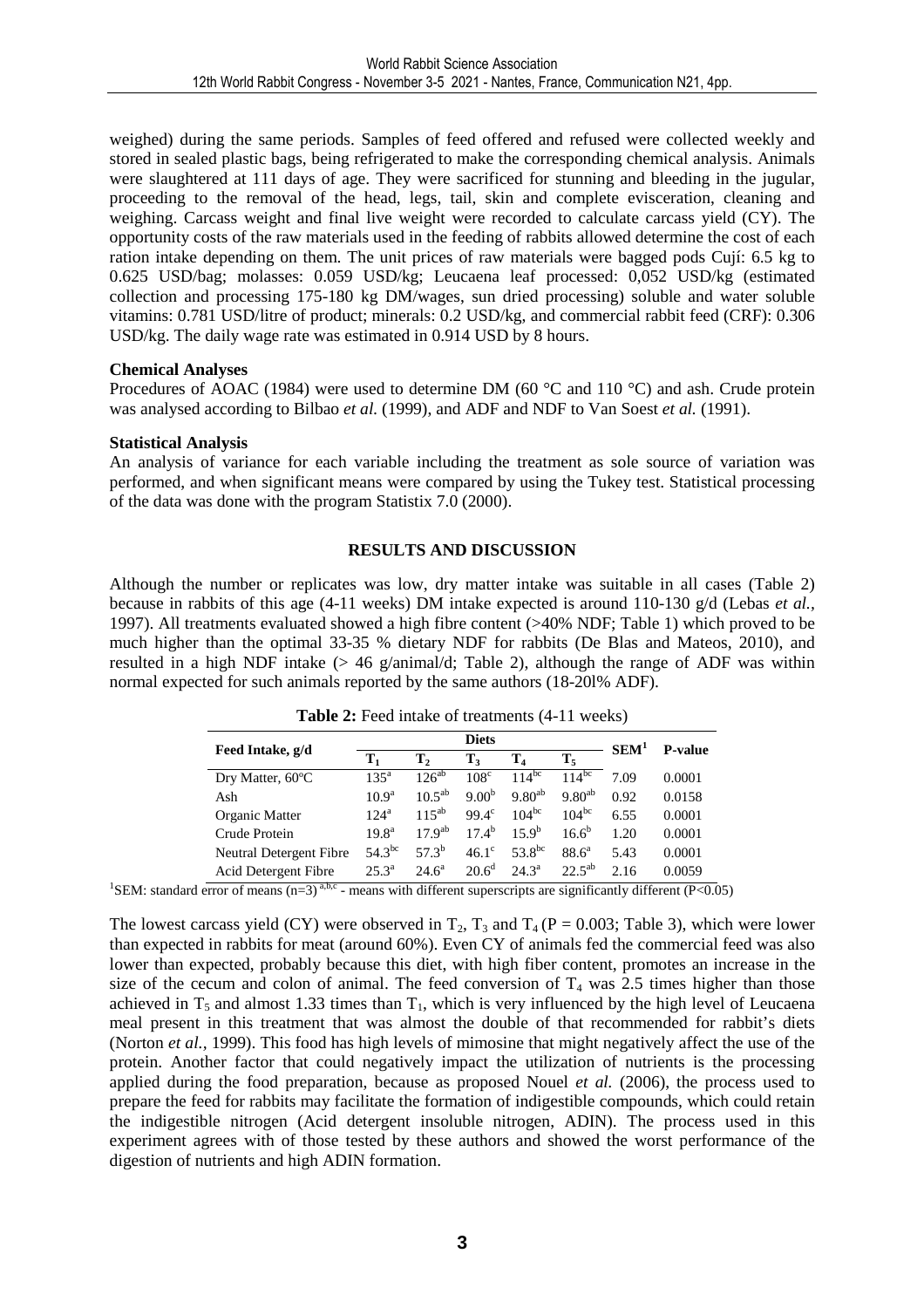|                                       | <b>Diets</b> |                    |                      |                   |                   | SEM' |         |
|---------------------------------------|--------------|--------------------|----------------------|-------------------|-------------------|------|---------|
|                                       | T1           | <b>T2</b>          | T3                   | <b>T4</b>         | T <sub>5</sub>    |      | P-value |
| Initial weight, g                     | 1185         | 1186               | 1187                 | 1192              | 1188              | 73.2 | 0.9999  |
| Final weight, g                       | $1813^{b}$   | $1684^{bc}$        | $1676$ <sup>bc</sup> | $1552^{\circ}$    | $2365^{\rm a}$    | 127  | 0.0001  |
| DWG, g                                | $9.80^{b}$   | 8.00 <sup>bc</sup> | 7.80 <sup>bc</sup>   | 5.30 <sup>c</sup> | $17.8^{\rm a}$    | 1.94 | 0.0001  |
| CW, g                                 | $1012^b$     | $920^{\circ}$      | $905^{\circ}$        | $945^{bc}$        | $1404^a$          | 69.4 | 0.0001  |
| CY, %                                 | $55.8^{ab}$  | $54.7^{b}$         | $53.4^{b}$           | $50.3^{b}$        | $59.1^a$          | 2.30 | 0.0029  |
| FCR, g feed/g $WG$                    | $12.8^{b}$   | $16.4^{b}$         | $15.9^\circ$         | $17.1^{\rm a}$    | 6.80 <sup>b</sup> | 17.2 | 0.0575  |
| $Cost$ Feed <sup>1</sup> USD/ $kg$ WG | $2.44^{b}$   | $2.92^{ab}$        | 2.49 <sup>ab</sup>   | 4.69 <sup>a</sup> | 2.00 <sup>b</sup> | 1.34 | 0.0155  |

| <b>Table 3.</b> Productive traits and economic variables |  |  |  |  |
|----------------------------------------------------------|--|--|--|--|
|----------------------------------------------------------|--|--|--|--|

1 SEM: standard error of means (n=3). DWG: daily weight gain; CW: Carcass weight, CY: Carcass yield, FCR: Feed conversion, <sup>2</sup>Opportunity cost of raw materials for diets.  $a,b,c$  - means with different superscripts are significantly different  $(P<0.05)$ .

Parra (2003) using 49% levels Leucaena flour mixed with rice polishing (25 to 37.5%) and molasses (12.5 to 25%), achieved feed conversion slightly better than those found in this experiment (10.46 to 11.46), which are high compared to the commercial diet used in this work, and indicate that the high content of molasses could contribute to reduce the negative effect of the mimosine (Gupta *et al.,* 1991, Norton *et al.*, 1999). The best treatments ( $P = 0.015$ ) on cost of rations (opportunity cost of foods) were  $T_5$  and  $T_1$  (2.0 and 2.44 USD/kg of live weight gain) and the worst was  $T_4$  (4.69 USD/kg of live weight gain), with intermediate values obtained for  $T_2$  and  $T_3$  (2.92 and 2.49 USD/kg of live weight gain, respectively). So, the costs obtained by incorporating the highest level of pods can be economically sustainable, especially considering that the producer is the one who prepares the feed and get an income from such work, which is not purchased directly as CRF, which was obtained in the trade.

#### **CONCLUSIONS**

The incorporation of 52.5% of *Prosopis juliflora* pods preserved in sugar cane molasses (50:50%), 21.4% of Leucaena leaf meal and 25% of commercial rabbit diet may be an alternative for feeding rabbits and can reduce the dependence on diets from the feed industry. However, it should be improved the technique of preparing such food to increase the energy and protein availability to reach greater performance.

#### **ACKNOWLEDGMENT**

For UCLA CDCHT, project 009- AG- 2006 fully fund the research.

#### **REFERENCES**

- AOAC. 1984. Official Methods of Analysis (14<sup>th</sup> ed). Association of Official, Agricultural Chemists. Washington.
- Bilbao B., Giraldo D., Hevia P. 1999. Quantitative determination of nitrogen content in plant tissue by colorimetric. *Soil. Sci. Plant. Animal*, *30(13 – 14), 1997-2005.*
- De Blas J.C., Mateos G.G., 2010. Feed Formulation. *In: De Blas C., Wiseman J. (Eds). The Nutrition of the Rabbit. CABI Publishing. CAB International, Wallingford Oxon*, *UK, 222-232.*
- Gupta V., Ahuja A., Khajuria. H. 1991. Fodder analysis of growth and chemical composition. Leucaena Research Reports.
- Lebas F., Coudert P., De Rochambeau H., Thebault R. 1997. *In: The Rabbit Hasbandry, Health and Production. FAO Animal Production and Health Series # 21*. *FAO – Food and Agriculture Organization of the United Nations, Rome.*
- Norton, B., Lowry B., Mcsweeney C. 1999. The Nutritive Value of *Leucaena* Species. *In: Leucaena Opportunities and Limitations, Shelton H., Piggin, C., Brewbaker J. (Eds). University of Queensland, ACIAR. Camberra, Australia. P,103-111*
- Nouel-Borges G., Rossi H., Perdomo A.J., Espejo-Díaz M., Sánchez-Blanco R., Camacho D. 2006. Effect of different processing methods on cassava or carrot waste to make a food for rabbits *In: AAAP Animal Production Congress, Busan, Corea del Sur. Proceedings of AAAP Animal Production Congress, 1, 1-3.*
- Parra J.L. 2003. Evaluación de la pulidura de arroz y melaza de caña como fuentes de energía en raciones para conejos en crecimiento. Trabajo especial de grado para optar el Título de Ingeniero Agrónomo. Tutor G. Nouel-Borges. *Decanato de Agronomia de la Universidad Centroccidental Lisandro Alvarado. Tarabana, Lara, Venezuela. 40 p*

Statistix 7.0 for Windows. 2000. *By Analytical Software.* 

Van Soest P.J., Robertson J.B., Lewis B.A. 1991. Methods for dietary fibre, neutral detergent fibre, and nonstarch polysaccharides in relation to animal nutrition. *J Dairy Sci.,* 74, 3583-3597.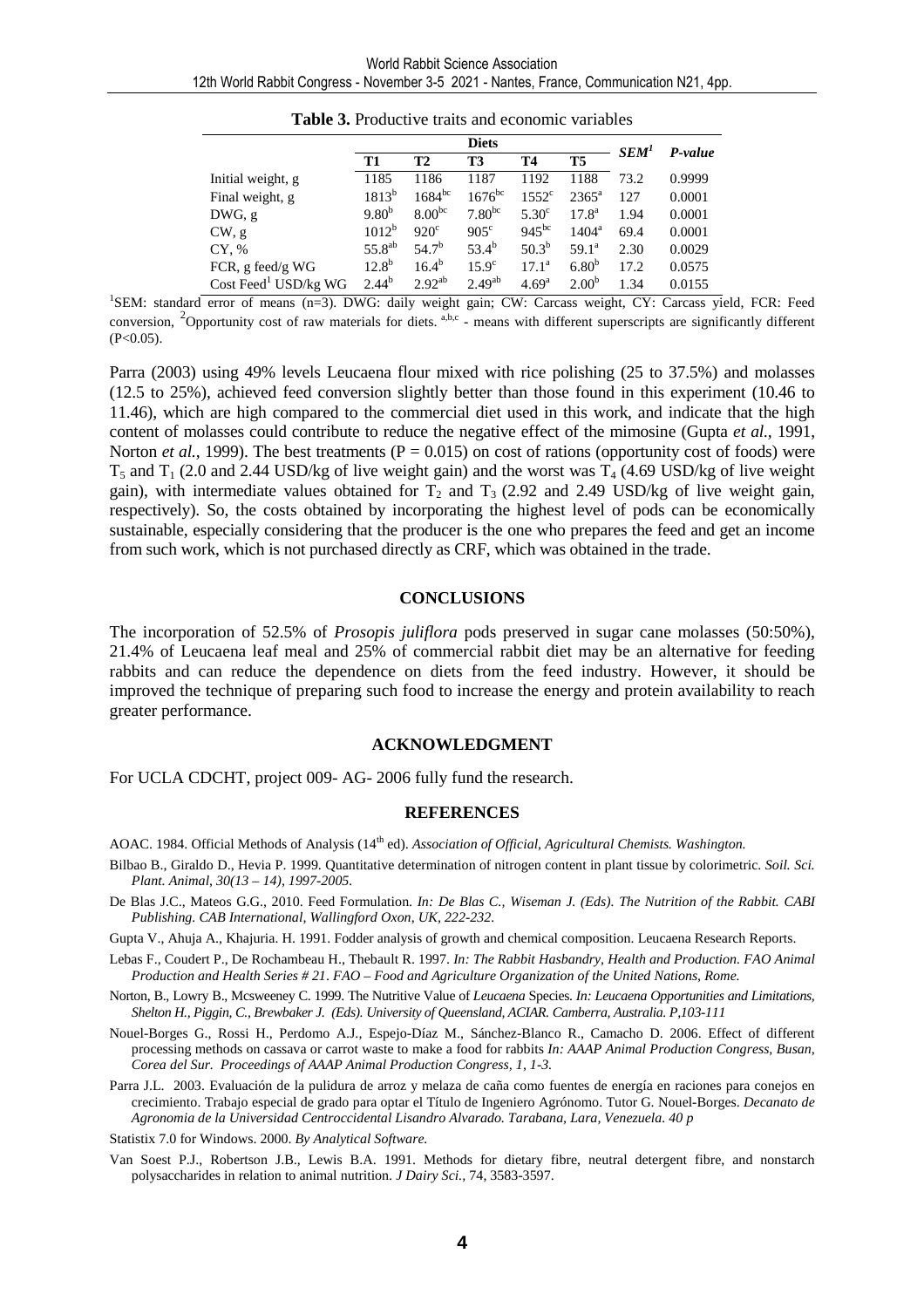

# **INCLUSION OF** *PROSOPIS JULIFLORA* **PODS PRESERVED IN SUGAR CANE MOLASSES AND LEUCAENA LEAVES IN RABBITS DIETS**

# **Hernández M.<sup>1</sup> , Nouel-Borges G.2\*, Sánchez-Blanco R.<sup>1</sup>** \*Corresponding author: [genouelb@yahoo.es](mailto:genouelb@yahoo.es)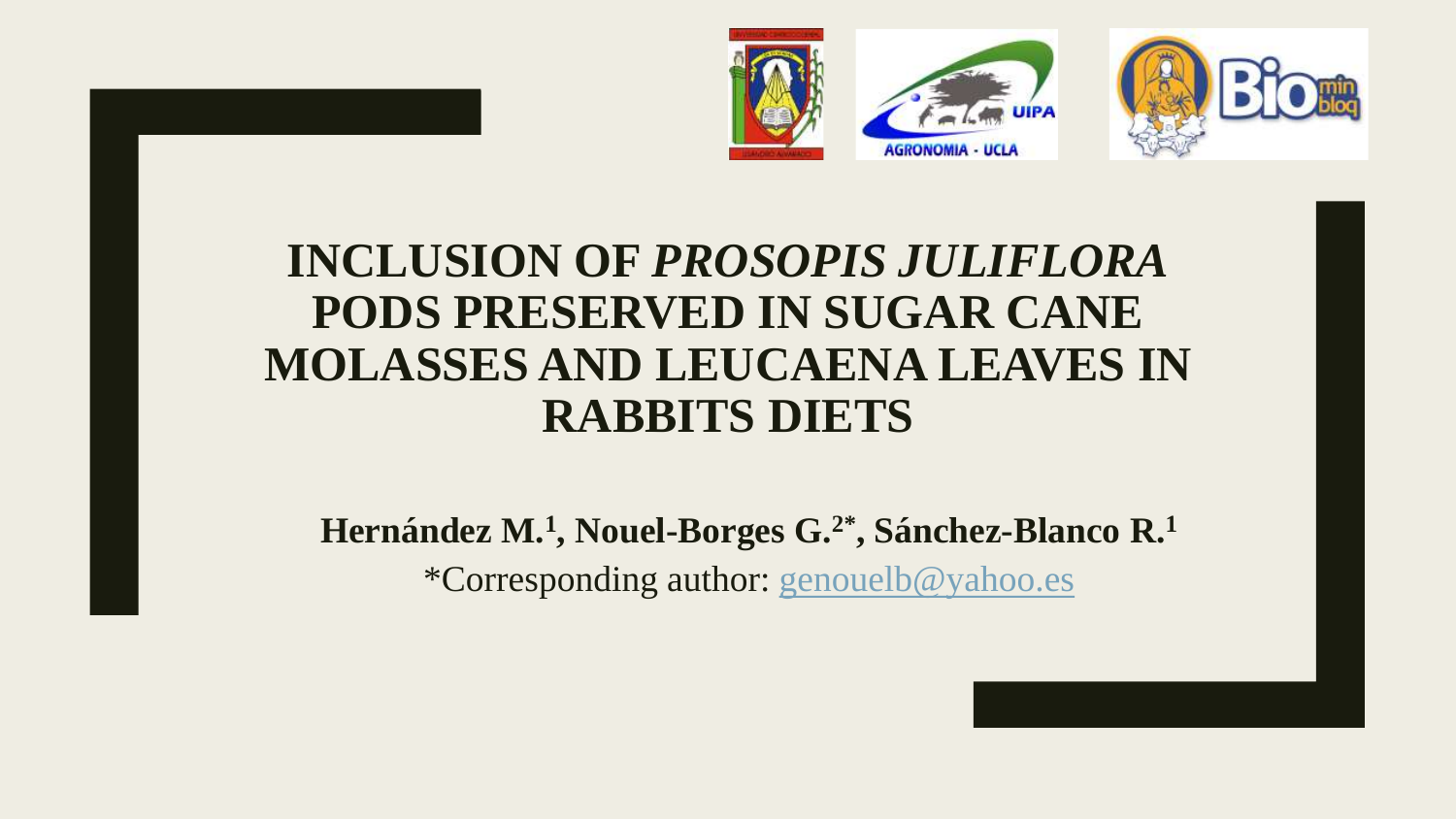# *Prosopis juliflora* **Tree** Pods

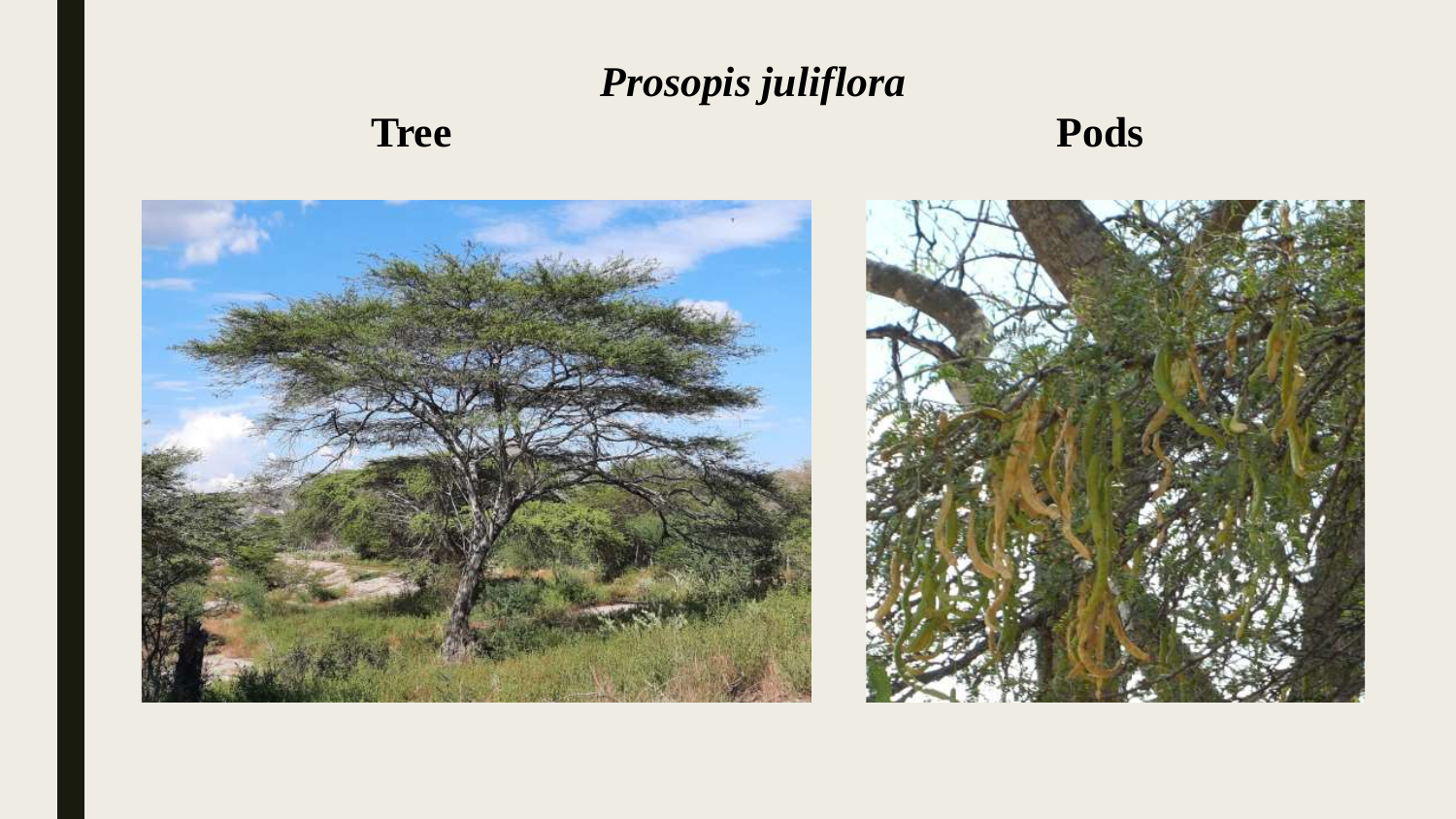## **Table 1:** Ingredients and chemical composition of treatments

|                                           | T.    | T,    | TA    | T.    | T <sub>z</sub> |
|-------------------------------------------|-------|-------|-------|-------|----------------|
| Ingredients, %                            |       |       |       |       |                |
| Prosopis juliflora                        | 52.5  | 43.3  | 33.7  | 24.4  | $\bf{0}$       |
| Leucaena leaf flour                       | 21.4  | 30.7  | 40.1  | 49.5  | $\bf{0}$       |
| <b>Commercial Rabbit Feed<sup>1</sup></b> | 25.0  | 25.0  | 25.0  | 25.0  | 100            |
| Mineral and vitamin premix <sup>2</sup>   | 1.12  | 1.12  | 1.12  | 1.12  | 1.12           |
| <b>Chemical Composition, %</b>            |       |       |       |       |                |
| <b>Dry Matter</b>                         | 93.9  | 94.3  | 94.5  | 95.3  | 89.4           |
| <b>Organic Matter</b>                     | 85.8  | 86.0  | 86.2  | 86.7  | 80.8           |
| Ash                                       | 8.07  | 8.34  | 8.30  | 8.58  | 8.57           |
| <b>Crude Protein</b>                      | 14.0  | 14.2  | 14.7  | 16.1  | 14.6           |
| <b>Neutral Detergent Fibre</b>            | 40.3  | 45.6  | 42.4  | 47.2  | 77.8           |
| <b>Acid Detergent Fibre</b>               | 18.7  | 19.5  | 19.0  | 21.3  | 19.7           |
| <b>Cost USD/kg DM</b>                     | 0.173 | 0.171 | 0.169 | 0.166 | 0.306          |

 Ingredients CRF (%): corn, corn bran, soy cake, mineral, vitamins, vegetal oil, sorghum, rice, rice bran, alfalfa hay, cotton cake. <sup>2</sup>Premix provided per kg: Thiamine, 1000 mg; Riboflavin, 300 mg; Pyridoxine, mg; Cyanocobalamin, 700 µg; Niacinamide, 4000 mg; Folic acid, 3.5 mg; Choline, 3000 mg; Fe, mg; Mg, 500.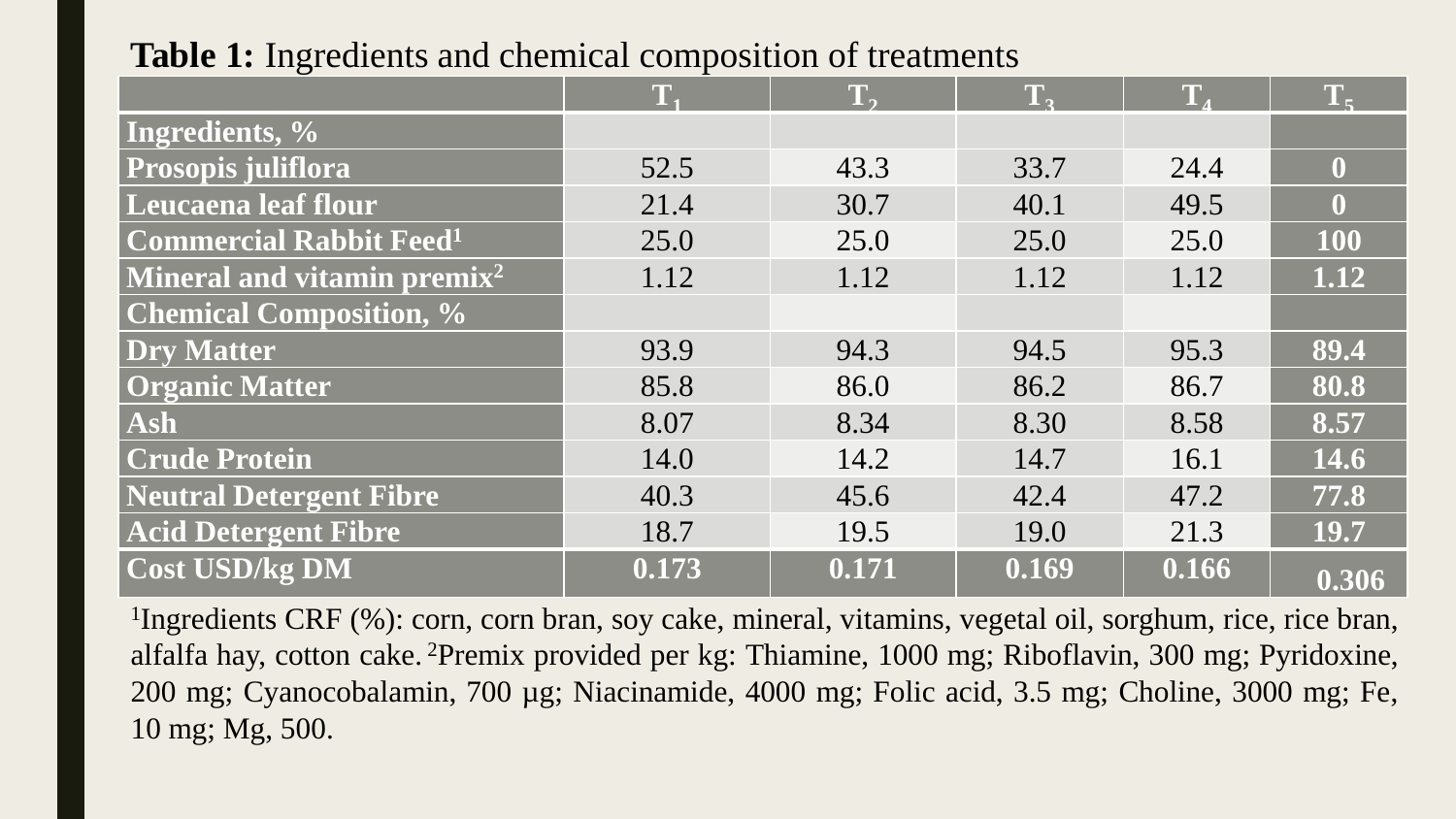## **Table 2:** Feed intake of treatments (4-11 weeks)

|                                | <b>Diets</b>      |                    |                   |                    |                    | SEM <sup>1</sup> | <b>P-value</b> |
|--------------------------------|-------------------|--------------------|-------------------|--------------------|--------------------|------------------|----------------|
| <b>Feed Intake, g/d</b>        | $T_{1}$           | $T_2$              | $T_3$             | $T_4$              | $T_5$              |                  |                |
| Dry Matter, 60°C               | 135 <sup>a</sup>  | $126^{ab}$         | 108 <sup>c</sup>  | $114^{bc}$         | $114$ bc           | 7.09             | 0.0001         |
| Ash                            | 10.9 <sup>a</sup> | $10.5^{ab}$        | 9.00 <sup>b</sup> | 9.80 <sup>ab</sup> | 9.80 <sup>ab</sup> | 0.92             | 0.0158         |
| <b>Organic Matter</b>          | 124 <sup>a</sup>  | $115^{ab}$         | 99.4c             | $104^{bc}$         | $104^{bc}$         | 6.55             | 0.0001         |
| <b>Crude Protein</b>           | 19.8 <sup>a</sup> | 17.9 <sup>ab</sup> | 17.4 <sup>b</sup> | 15.9 <sup>b</sup>  | $16.6^{b}$         | 1.20             | 0.0001         |
| <b>Neutral Detergent Fibre</b> | $54.3$ bc         | 57.3 <sup>b</sup>  | 46.1 <sup>c</sup> | 53.8bc             | 88.6 <sup>a</sup>  | 5.43             | 0.0001         |
| <b>Acid Detergent Fibre</b>    | $25.3^{\rm a}$    | $24.6^{\rm a}$     | $20.6^d$          | $24.3^{\rm a}$     | $22.5^{ab}$        | 2.16             | 0.0059         |

<sup>1</sup>SEM: standard error of means  $(n=3)$ <sup>a,b,c</sup> - means with different superscripts are significantly different  $(P<0.05)$ 

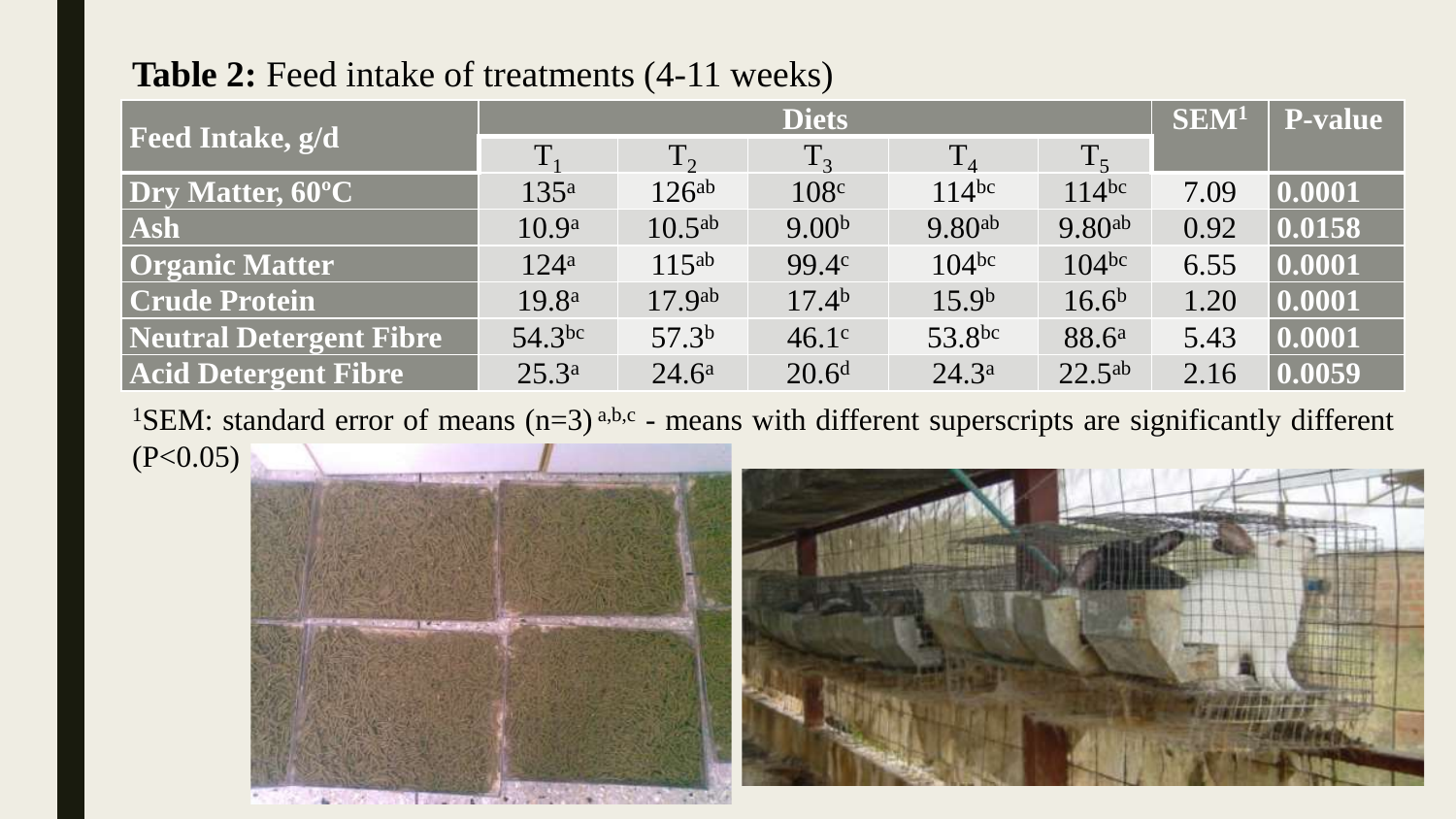## **Table 3.** Productive traits and economic variables

|                                                  | <b>Diets</b>       |                    |                      |                   |                   | SEM <sup>1</sup> | <b>P-value</b> |
|--------------------------------------------------|--------------------|--------------------|----------------------|-------------------|-------------------|------------------|----------------|
|                                                  | T <sub>1</sub>     | T2                 | T <sub>3</sub>       | T <sub>4</sub>    | T <sub>5</sub>    |                  |                |
| Initial weight, g                                | 1185               | 1186               | 1187                 | 1192              | 1188              | 73.2             | 0.9999         |
| Final weight, g                                  | 1813b              | 1684bc             | $1676$ <sup>bc</sup> | 1552c             | $2365^{\rm a}$    | 127              | 0.0001         |
| DWG, g                                           | 9.80 <sup>b</sup>  | 8.00 <sup>bc</sup> | 7.80 <sup>bc</sup>   | 5.30 <sup>c</sup> | 17.8 <sup>a</sup> | 1.94             | 0.0001         |
| CW, g                                            | 1012 <sup>b</sup>  | 920 <sup>c</sup>   | 905c                 | $945^{bc}$        | $1404^{\rm a}$    | 69.4             | 0.0001         |
| CY, %                                            | 55.8 <sup>ab</sup> | 54.7 <sup>b</sup>  | 53.4 <sup>b</sup>    | 50.3 <sup>b</sup> | 59.1 <sup>a</sup> | 2.30             | 0.0029         |
| FCR, g feed/g WG                                 | $12.8^{b}$         | 16.4 <sup>b</sup>  | 15.9 <sup>c</sup>    | 17.1 <sup>a</sup> | 6.80 <sup>b</sup> | 17.2             | 0.0575         |
| $\vert$ Cost Feed <sup>1</sup> USD/kg WG $\vert$ | $2.44^{b}$         | 2.92 <sup>ab</sup> | 2.49 <sup>ab</sup>   | 4.69 <sup>a</sup> | 2.00 <sup>b</sup> | 1.34             | 0.0155         |

<sup>1</sup>SEM: standard error of means (n=3). DWG: daily weight gain; CW: Carcass weight, CY: Carcass yield, FCR: Feed conversion, <sup>2</sup>Opportunity cost of raw materials for diets. a,b,c - means with different superscripts are significantly different (P<0.05).